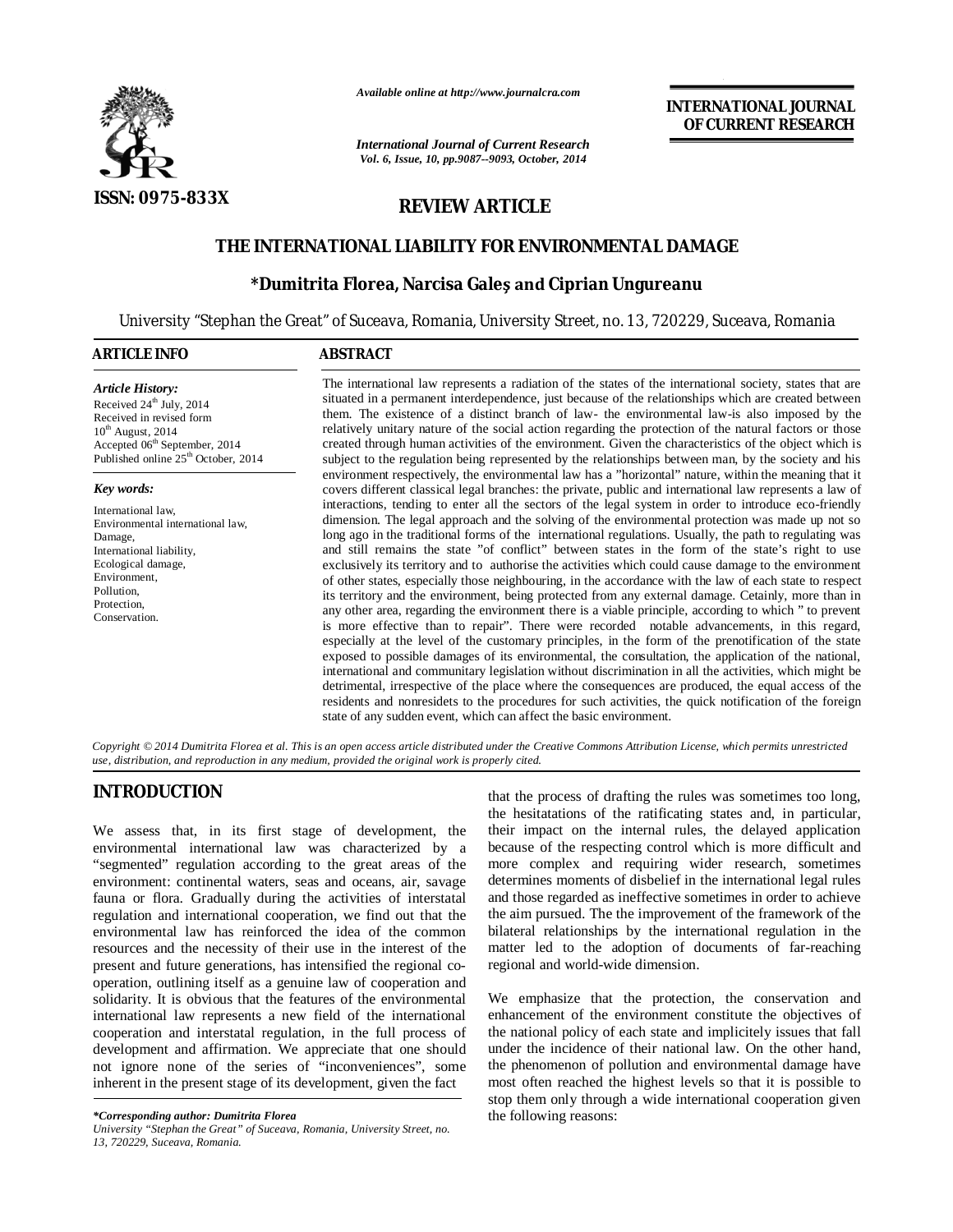- a) the affection of the quality of the environment in each state is due not only to the action of some factors within its territory, but also to some sources of pollution that are themselves outside its borders and which are related to different activities held out within the territory of other states;
- b) the existence of a common heritage of all mankind, to which all the world's states have access and whose misuse represent the basic cause of damaging the ecological balance existing at the planetary level. Therefore, it is necessary to adopt regulatory measures of the way in which this heritage must be used, with the establishment of the rights and obligations that each state has, as well as the initiation of some international programs in order to eliminate the laps and to restore subscales the initial ecological balance;
- c) the fact that a series of activities within the national borders create negative effects in relation to the environment which transcend these boundaries makes more obvious the need for regulation, through international conventions regarding the obligations that the states have in respect to preventing the enlargement of the negative consequences of the reckless activities in the territories of the neighboring states;
- d) if the ecosphere constitutes a global system in which there are embedded in a uniform manner the environmental components on the entire planet, then it's poignantly highlighted the fact that the imbalances occurring in the structure of the environment of each state will unavoidably affect equilibrium of the global system. Therefore, we conclude that, if an effective protection of the ecosphere is desired, as an indispensable condition of the conservation and protection of life on Earth, then a corresponding protection of the existing environment is really required.

# **MATERIALS AND METHODS**

In order to steer the overall process of transition towards a new manner of environmental management there have been discussed and developed a number of national and international normative acts, as well as a developed plan for long term actions Agenda 21 (Convention from Rio de Janeiro, 1992). The study of this document and the cross-checking with other international documents in the field, as well as the practice of the International Court of Justice, in particular the Corfu Strait Cause as well as the analysis of European directives regarding the liabiliy for the environment led us to realize this material, of major importance, we believe. By signing the Declaration, the future ratification of the conventions- the Convention regarding the biological diversity from Rio de Janeiro on 5 June 1992; the framework Convention of the United Nations concerning the climatic changes, Rio de Janeiro in June 1992 and the adoption of the coordinates of Agenda 21, the states have commited themselves to develop strategies and action plans for their own, which ought to reflect the potential and the willingness to integrate into the overall process of transition to the new model of sustainable development in the advantage of the environment without causing it any damage. For the realization of this material there have been analysed other international documents, such as: the UN Declaration on the environment of 1972, the Convention on the sea right of the

Montego Bay in 1982, the Stockholm Declaration from 1972, the preliminary Declaration on the programs of successive action of the European Community in the environment field from 1973, the final act of the Helsinki Conference from 1975, the World Chart of Nature from 1982, the EU Directive regarding the liability for the environment of 2004 and others.

# **RESULTS AND DISCUSSION**

We consider that the research activities started on this subject are really up-to-date taking into account the fact that today's civilization is totally determined by the environment and its ecological foundation. We believe that this is a truth which can no longer be ignored. Terra and the natural resources are exploited without taking into account the negative consequences for the environment by the future generatations as well. Although the natural resources are appearantly unlimited and abundant, nevertheless they are more limited than we believe. The awareness of this fact was one of the most difficult but also one of the most prominent accomplishments of the 21st century. In recent centuries, the economic development of the world's countries was precisely achieved with the damage and the simplification of the natural capital, of the waste of natural resources, the environmental degradation and the state of health of the human population. It is absolutely certain that the odds of the long-term progress and implicitely of the economic development of all the countries of the world are endangered. The deepening of this understanding is crucial for the 21st century. There were already done many things in the field of the durable development, which actually means trying to achieve economic growth through ways that are in the advantage of the environment or at least not contributing to damaging it. Many states of the International community have already developed National Strategies for Durable Durable Development representing a complex document for the development of the socio-economic systems with due regard to the potential of the natural capital from each state. We underline the fact that, in practice this means finding new sollutions for solving the problems related to the environmental protection. Some of them involve the development of new technologies, and others just a return to some older and simpler methods. The concept of sustainable development involves economic the socio- economic development as well as the environmental protection in mutual completion. The judicious management of the natural resources can be profitable both for the current users as well as for the future ones. We also appreciate that the adoption of the measures relating to the conception of sustainable development in the developing countries can avoid the costly problems of the environment and the allocation of resources for the future development.

# **The Elements of liability**

The rules of international law are created both by the subjects of international law, first of all by the states, as well as by the international organizations. These rules are developed by the agreement of free consent of the states and shall become binding to be respected by the recipients of those rules. However there are situations in which these rules or fundamental principles may be broken, moment in which there is international liability, that is those who do such things can be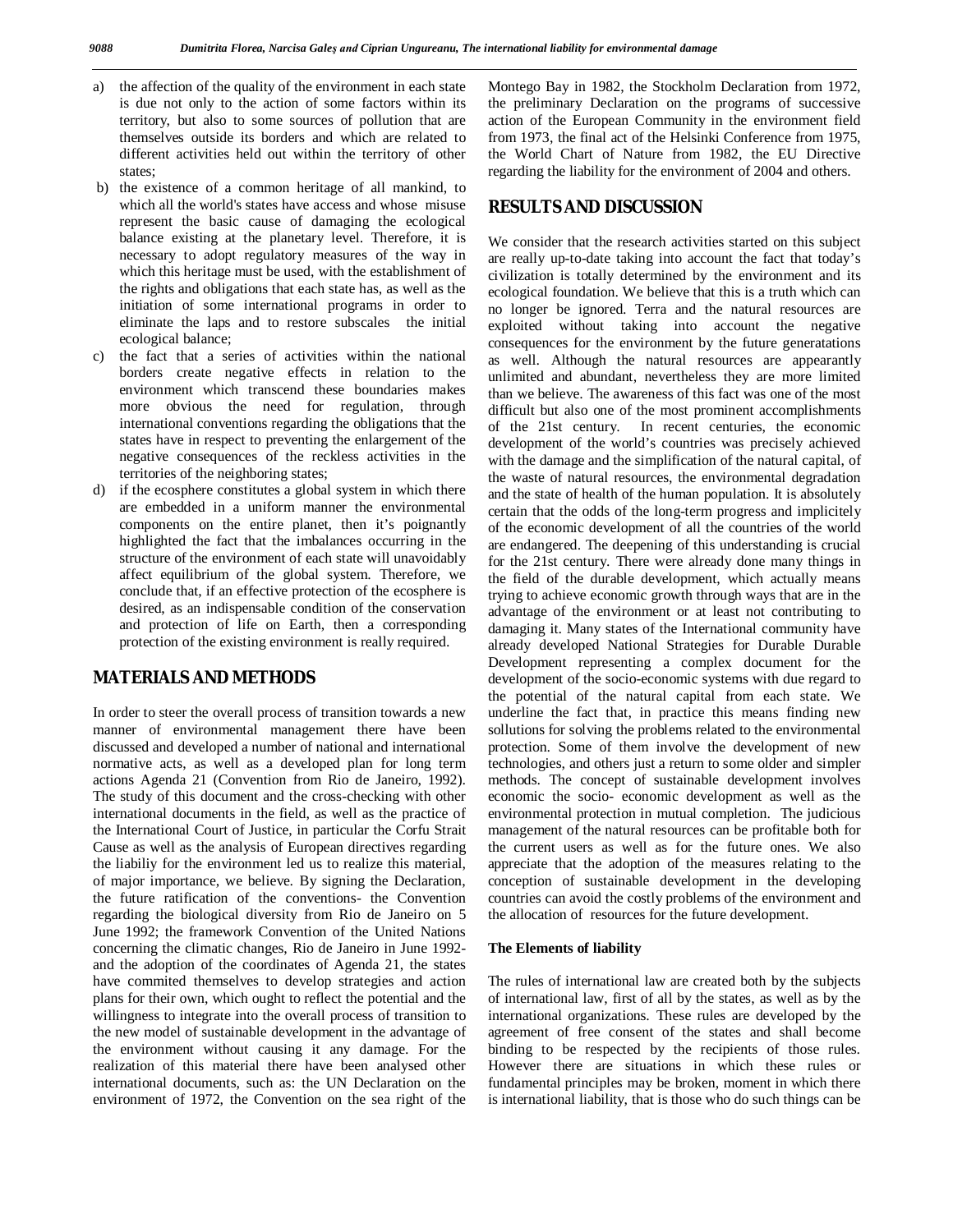penalized. Regardless of the damage that the states or their citizens may suffer directly, in the international environmental law there is the obvious tendency towards the international liability for damage to the common heritage. The UN Declaration on the environment from 1972 is interpreted in this respect, as it takes into account the international liability for damage caused not only to the environment of other states but also " to the areas beyond the limits of the national jurisdiction". We realize that, currently, the international law of the environment has few clear and precise rules in the matter of liability for international damage caused to the natural environment from the territory of other states. This is the reason for which we referred to the research of the contributions of other branches of the international public law (the river, the sea and the spatial law), as well as the support of the international private law, which led to the formation of the various categories or forms of liability in the field of the environmental protection and of the conservation of the natural resources. The material liability of the states is a form of the civil liability designed in the sphere of the international relationships.

The facts causing liability include either illicit behaviors in terms of the international law that can damage the environment or a series of infringing activities prohibited by the international law that can however represent the sources for damaging the environment. We emphasize that the illicit deed must meet, primarily an objective condition, consisting of the breaking by a state of an international obligation accruing in the field of the environmental protection. We state that it only involves the legal obligations assumed by the states, in accordance with the international law. One cannot take into consideration the obligations assumed by a state through national law contracts or through moral obligations. Secondly, for a deed to be illicit it is necessary that the broken international obligation to be into force at the time of its production.

For an inaction through which a state violates the rules of the international law to lead to the commitment of liability there must be met the following conditions: the accomplishment of the illicit act deliberately or carelessly; the illegal act should be attributable to the state or its bodies; between the injury and the illegal action should exist a causal relationship. Such an obligation is formulated in principle 21, as well as in article 30 of the Chart of economic rights and duties of the states, as an instrument with "soft low" character as well as in the Convention on the sea right of the Montego Bay in 1982, as a possible tool with "hard law" character. The object of the broken obligation has incidence on the regime of the liability within the meaning that the international illicit fact has different consequences and therefore, the forms responsibility applicable to certain obligations of fundamental importance for the protection of some fundamental interests of the international community of the states, differs from those applicable for the violation of other obligation. Depending on the subject matter of the broken international obligation, the International Law Commission has classified these facts into international crimes and offences. The liability is different for crimes from that for offences. With regard to the causes that exclude the illicit character of the deed we can say that in the

international law as well it was acknowledged the intervention of certain circumstances of designated to eliminate the illicit character of the deed, by which it is violated an international obligation. These circumstances are: the consent validly given by a state for willingly committing by another state of a deed which does not comply with the obligations functions towards the first state, the measures taken against the illicit deed of a state, the force majeure or the state of necessity.

Fundamental constitutive elements able to reclaim the responsibility of the state are considered to be the following:

- the damage caused to the environment must be the result of the breaking of an international law. The international environmental law is still in formation, and many treaties regarding the protection of the environment are heavily based on the general obligations about the cooperation. These obligations together with the specific provisions on banning, often cause difficult problems at the demonstration and confirmation of guilt.
- the state is responsible both for its own activities, as well as for the activities of the natural or legal persons which are in its own jurisdiction or under its own control. Thus, even if the state is not the direct polluter, it is responsible for its failure in stopping or controlling the polluting activities of others. Under this rule, the states can be responsible for: not having adopted the necessary laws or the ones imposed for the protection of the environment; not having ceased the dangerous activities; or having allowed go unpunished cases for breaking the law.
- you do not need justifiable circumstances, such as the agreement of the affected state is an intermediate cause, such as a divine action
- the damage must be "important", what can put serious problems for establishing the evidence and quantifying the damages. In practice, there are few legal actions based on the responsibility of the state, most cases of pollution not being solved at an international level, but through international rules for civil responsibility, that is directly between the people involved. Of great importance are also international committees of claim, which deliver the funds "donated" by the injurying state, directly to the complaining state. Such a procedure allows the states to solve the damages, without admitting the legal responsibility (Raluca Miga-Beşteliu, 2002).

## **The consequences of responsibility**

The international responsability is governed through customary rules and qualifying attempts of the Commission of International Law in this area. The problem is complex because of the fact that it is addressed at the same time under the angle of fixing the injury as well as under the author's sanction of a deed causative of damages. Moreover, the implementation of the concepts that drive this matter is very hard given the nature of the international society, lowly ranked. Certainly, we discuss here about ilegality of the generating deed- a customary principle that manifests itself through a violating action section of an international obligation and which is applied by many legal decisions- and the imputability, which is the generating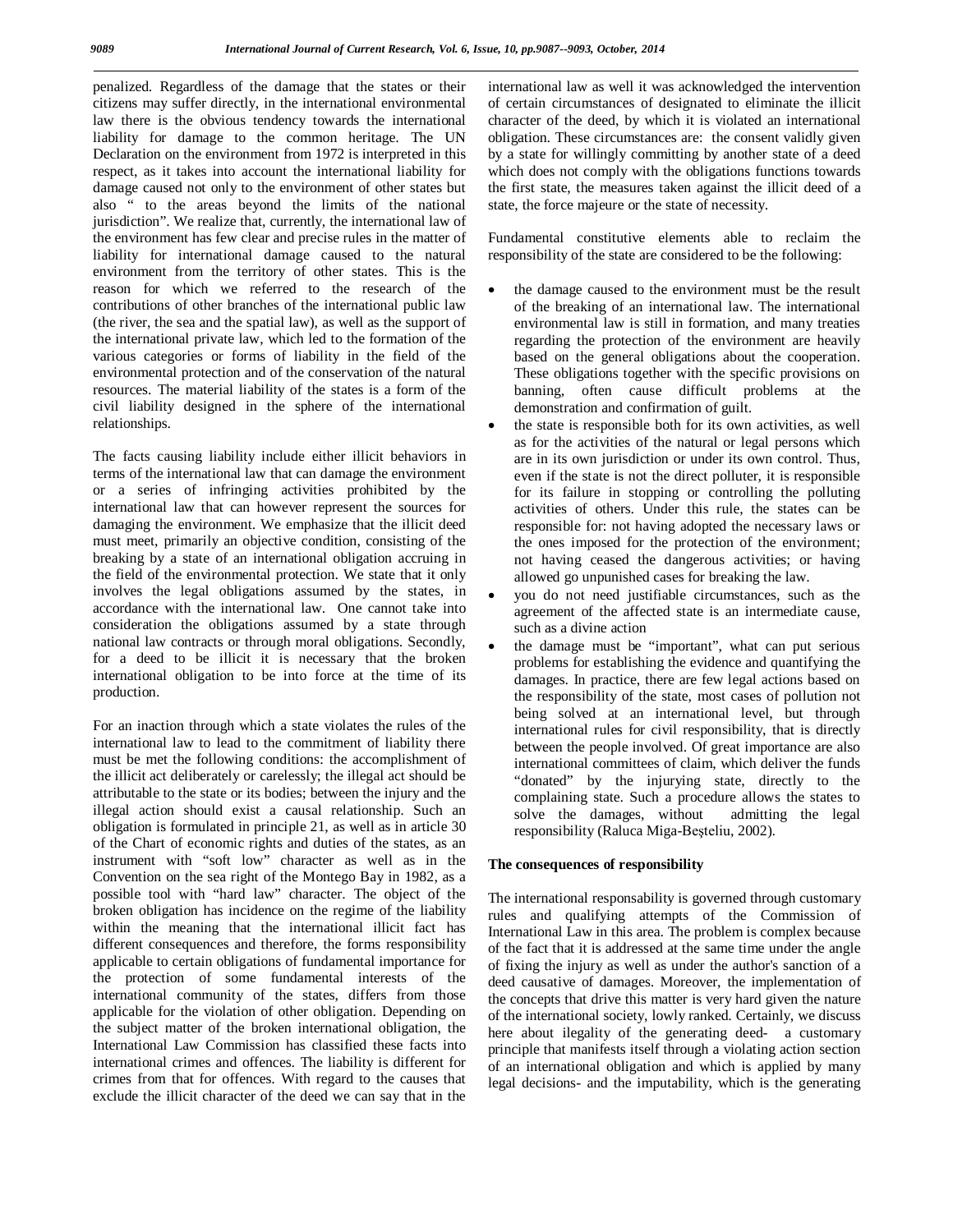deed in the responsibility system must be incurred to the responsible legal subject (Aurel Preda Mătăsaru, 2007).

We emphasize the fact that the international responsibility occurs only if a prejudice was brought to a right (and not just to an interest). This right should be subjective and individualized: the international law does not statute the right to the collective appeal which could be initiated by any subject of law, arguing that another subject of law had violated a legal rule, without causing it any injury. The injury is most often material, but it can also be moral, as the breach of honour of a state, for example. The victim of the injury can be a state or another subject of international law. The subjects of domestic law (natural or legal persons) do not have the means of action of international order against the states likely to prejudice them. The responsibility leads to the repair of the damage incurred and it may, in some cases, train up the pronunciation of a sanction against the unlawful author. Sometimes here are partially overlapped the damaging and repressive aspects about the law of responsibility. The consequences of the responsibility are the repair of damages and the international sanction as well. The repair can be achieved by way of negotiation or by an arbitration decision or a legal one or it may many forms. If the prejudiced is purely moral, the victim may be satisfied with a '' satisfaction": internal charges against the author of the unlawful deed, the expression of official and public regret. The most common repair takes the form of a refund. Its ways of calculation meet dificulties when it comes to indemnifying not only the achieved damage, but also the lack of income. Often the author of the damage can be sentenced to replacing the things in their original place (Nicolae Ecobescu 1993). With regard to the sanction, a state may commit a crime or an international offence by violating an international rule which is essential for the safety of the international communities. The states which are the victims of these offences can apply countermeasures tending not only to their compensation, but also to the sanctions of the guilty state. In this way there were analyzed, for example, the sanctions against Iraq, under the authority of the Security Council, after the success of the operation "Storm in the desert" which put an end to its invasion in Kuwait.

By way of example, we bring into discussion Strait of Corfu Cause from 1947 tried by the International Court of Justice. In fact, the UK Government has submitted an application to the International Court of Justice in 1947 claiming that the Albanian Government has concealed or lied about the existence of some mines in its territorial waters from the Strait of Corfu, without notifying this as provided by art. 3 and 4 of the Hague Convention no. VIII of 1907 and in the General principles of the international law. Therefore, two destroyers of the Royal Navy of Great Britain were significantly damaged by these mines and 44 persons employed by the Royal Nav i have lost their lives. The British side considered the guilt for these losses belonged to the Government of Albania for not having fulfilled its international commitments. As a consequences, United Kingdom demanded the Court that the Albanian Government should take the international responsibility for the losses and damage caused and be required to repair or conduct compensational payments to the British Government. The amount of repair or compensations

was determined by the Court. According to the article. 36 of the Statute of ICJ in the case of international dispute, subject to partitioning at the Court, the problem will be solved by decision of the Court in accordance with the international law. The amount of damages has been fixed at 700,000 pounds that Albania was obliged to pay to Great Britain (http://www.icjcij.org/docket/files/1/1499.pdf). We notice from this case as the international responsibility attracts the repair of the prejudice determined by the jurisdictional decision well of the ICJ.

## **The general legal regime of the international responsibility for ecological damages**

In the international law there is a rule in accordance to which, a state that does an illegal act, commits itself to international responsibility. The same principle is applicable? i? i in international environmental law. The responsibility for environmental damage by polluting actions (including those resulting from nuclear accidents), is laid down of the general principle, which prohibits any state "to use its territory for acts contrary to the rights of the states"(The decision of the International Court of Justice in the case of the Corfu Straits, from 1949). The customary law, which was ultimately created in the field of the environmental protection, has enshrined these principles. Principle 21 of the Declaration from Stockholm in 1972, gave them a definitive form: "The states have the duty to ensure that the activities exercised within the limits of their jurisdiction or under their control not to cause any damage to the environment of other states or in the areas which are under no national jurisdiction". Principle 21 of the Declaration was reaffirmed in numerous international instruments, both conventional and non-binding, and was undeniably a part of the international environmental law. In the manner it was included in the provisions of the Chart of economic rights and duties of the states; in the preliminary Declaration at the successive programs of action of the European Communities of the environmental area (1973); in the final Act of the Conference from Helsinki- Chapter V (1975), the World Chart of Nature (1982) etc. (Dumitru Mazilu, 2005).

All of these documents, as well as the support for the legal principles of the international environmental law (the principle of a good neighborhood, the principle of the protection of the common heritage, the principle of notification and consultation) require the state's responsibility with regard to the charge of breaking the environmental provisions. In fact, a violation of an obligation of an international character regarding the environmental protection (customary, conventional or the general principle of law) will determine, under certain conditions, the responsibility of the states. A first problem, which is coming up is to say who has the right to claim the international responsibility of the subject(s), which has violated, with intention, the rules of the international environmental law. Thus, in the case of cross-border pollution "the injured state will actually be entitled to claim reparation for the damage which it has suffered. In the situation in which the damage is caused to the environment of an area outside the national jurisdiction - the free sea, the marine deepening, the cosmic-space, the Antarctic- there is no state which could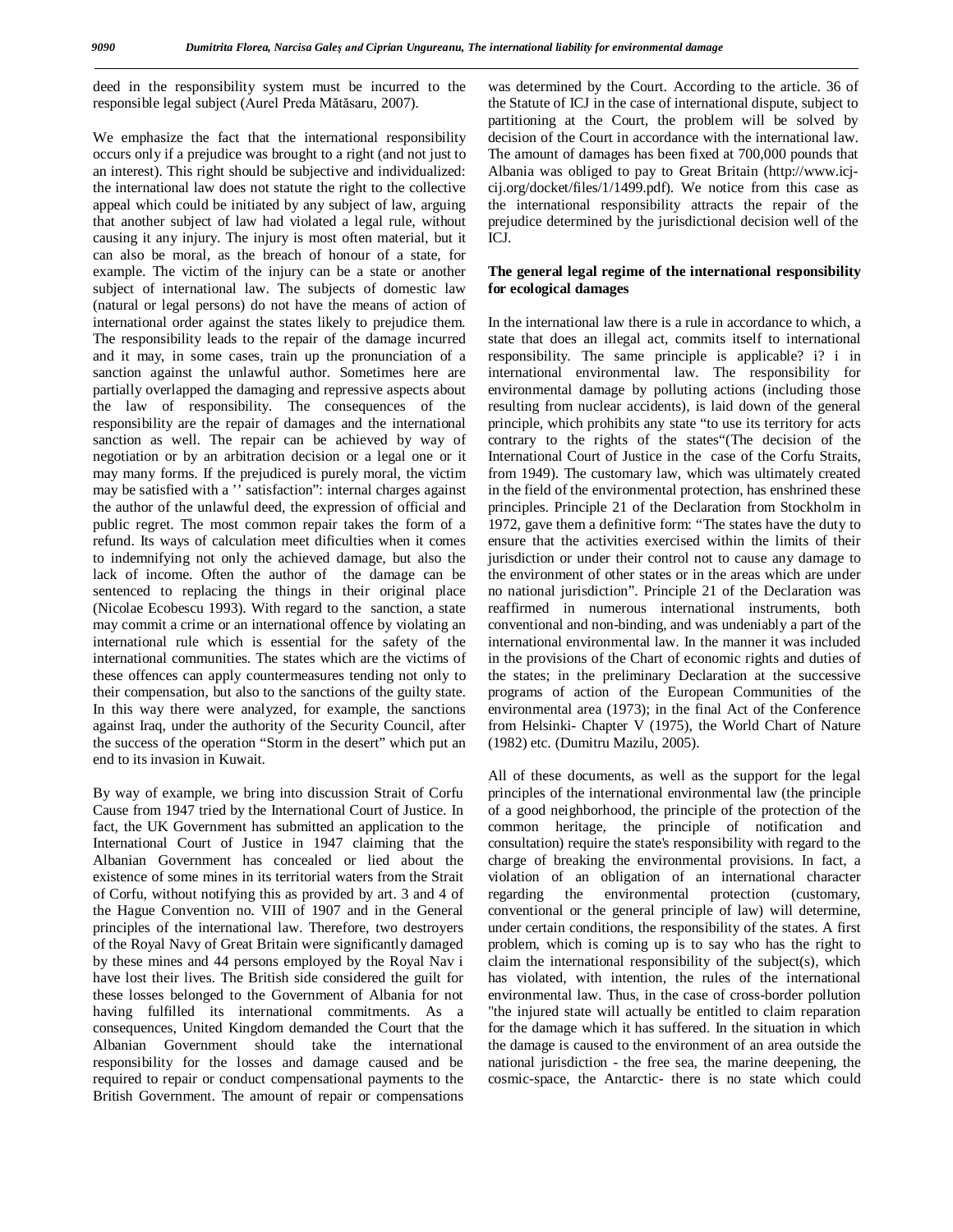claim, speaking on behalf of humanity, to be the true victim of the ecological damage.

Another important issue in this context is that of the measure in which the states are responsible for the acts of the agents under their jurisdiction or control (Daniela Marinescu, 2003). Certainly, the vast majority of activities, producing damage to the environment are held by private persons, especially private enterprises (economic enterprises). The general rule is that the state whose territory represents the support for the injurious environmental activities outside its borders, or under the control of which the injurious act occurs is the one who answer for the damages thus caused. Of course, the international law imposes the probation of an act or an issuance from the state's agents, arising mostly from the generalization of the obligation to get an authorization from the public authorities for the private activities, which present a risk to the environment. The commitment of the international responsibility supposes the existence, under certain conditions, difficult to achieve especially in the case of cross-border pollution, namely, the establishment of a causal link between the impugned act and the damage, the identification of the legal basis of liability etc.

## **The establishment of a causal link between the reported act and the damage produced**

From this point of view the pollutions involve a number of problems because of some elements such as: the distance that can separate the source from the place where the damage occurs, the time evolution of the effects, the combination of the various forms of pollution and the difficulty of distinction of the contributions of each of them, the role of the physicalclimatic circumstances in the amplification or attenuation of the consequences etc. The assessment of the injury is another issue particularly difficult, because in this assessment there are a number of uncertainties, because frequently, the environmental elements are assessible in money and, in consequence, here results the inability of granting an appropriate return.

The legal basis of the responsibility consists, traditionally, in the guilty imputable to the state in question. Out of this rule there are few exceptions. The first one results from a conventional text, the Convention of 22 March 1972 respectively concerning the international responsibility for the damage produced by the spacial objects. According to article 2 of the document, the state which proceeded or proceeds at the launch of a spacial object, is absolutely responsible to repair the damage caused by its object at the surface of the Earth. Also, the objective responsibility for the risk is accepted in the case of damages resulting from the peaceful use of the nuclear energy and, in the end, in the field of the damage caused by the pollution of the sea by hydrocarbons.

The European Union has made several attempts to introduce the principle of the objective liability in the field of the responsibilities of the producers of wastes in the hypothesis of the cross-border pollution caused by the waste (Ioan Bari 2005). It is about the application of the theory of liability by risk which arises from the mere fact of the breaking of the international obligation by the states. The imputability and, in

consequence, the obligation to grant damages results here from the simple causal relationship, regardless of any subjective basis. The international jurisprudence has avoided, with some rare exceptions, the acknowledge and apply the liability without guil of the states in the area, preferring to resort to other legal subterfuges (e.g. in the equity regulation) (Dumitru Mazilu, 1980). Thus, for example, it is often invoked the fact that the failure of the states affected by the negative consequences to claim the liability of the Soviet Government for the Chernobyl nuclear accident, or of the Switz one for the incident at the Sandoz plants (1986) constitute the proof, that the objective liability, even in serious accidents, it is not easily accepte. Incidentally, related to this, the International law Commity of the UN turned itself to a leaner solution, in the sense that the liability would require serious transboundary damage for all, but it is left to the concerned states concerned the will to decide on the repair, in each particular case, on the basis of equity and balance of interests. We remind here the EU Directive relating to liability for information the environment (Directive 2004/35/EC of the European Parliament and of the Council of 21 April 2004 on the liability for the environment about the prevention and remedying of the environmental damage (JO L 143, p. 56, Special edition, 15/vol. 11, p. 168). It provides, in respect of certain activities listed in annex II to this Directive, that the operator whose activity has caused an environmental damage or an imminent threat of producing such damage should answer for this. The operator must therefore take the necessary remedial measures and assume the costs.

This Directive has been invoked in a question from 2010, case C-378/08: The area of Port Augusta, located in Priolo Gargallo region (Sicily) was affected of the recurring phenomena of environmental pollution that started to manifest itself in the 1960s, when was created the Augusta-Priolo-Melilli as pol tanker. Since then, numerous active undertakings in the hydrocarbon sector and of chemistry, have been installed and have succeeded in this region. Through a series of successive decisions, the Italian administrative authorities have imposed to the bordering enterprises to the area of Port Augusta the obligations to eliminate the pollution found in the region of Priolo, declared " site of national interest with the purpose of reabilitation". The italian court wanted to find out in particular, whether the principle " the polluter pays" was opposing a national regulation allowing a competent authority to impose new operators, because of the proximity of their plants with a? polluted area, measures to repair the environmental damage, without an investigation being carried out concerning the event which was at the origin of the pollution and without the establishment of the existence of a culpable act of the operators, nor of the existence of a relationship of causation between them and the pollution found. In the decision given, the Court came to the conclusion that the directive on the liability for the environment did not oppose a national regulation allowing the competent authority to assume the existence of a connection between certain operators and a pollution found, and this on the basis of the proximity of their plants with the area of pollution.

However, in accordance with the principle of "the polluter pays", in order to presume such a relationship of causality, this authority must have plausible hints that can substantiate this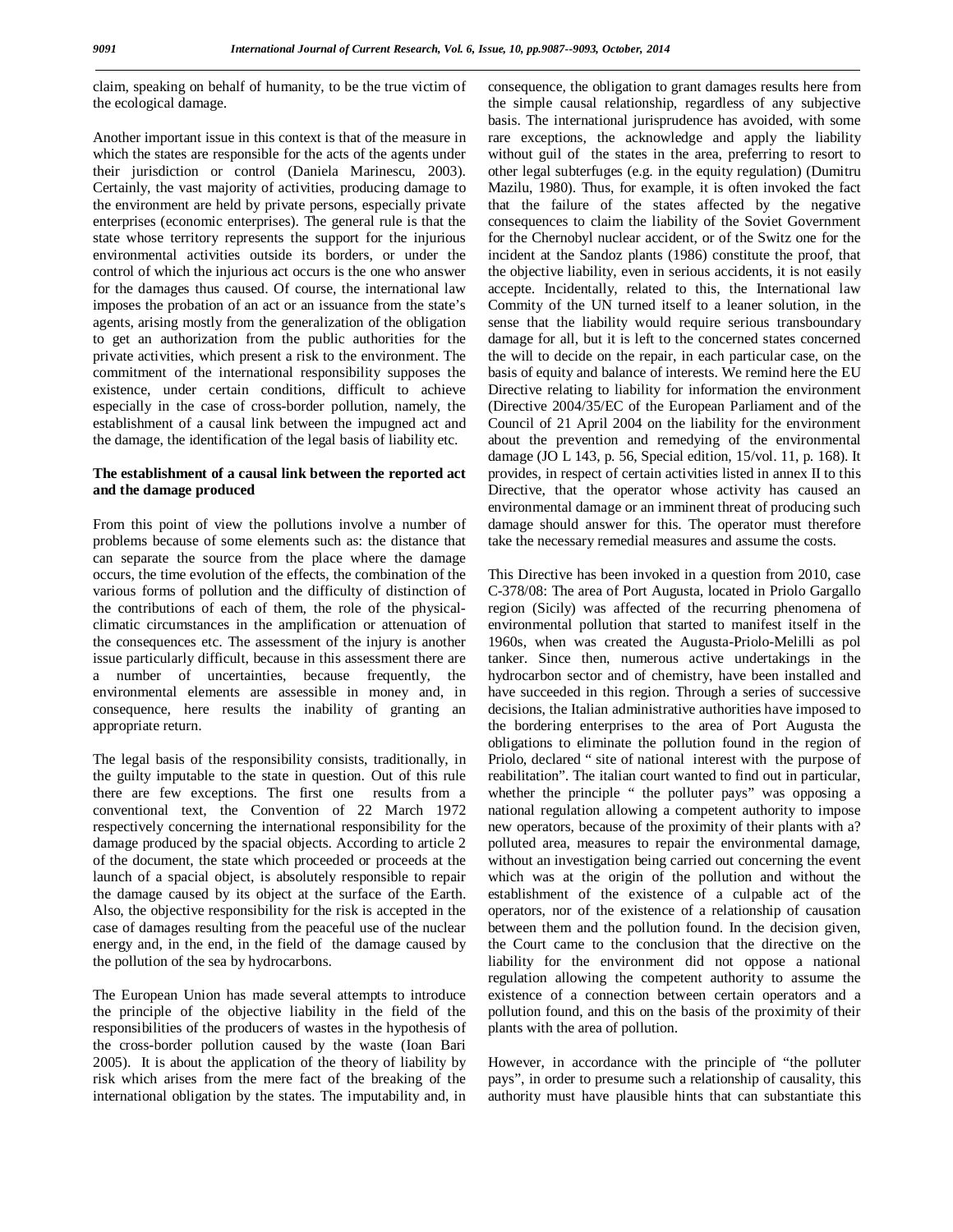presumtion, such as the proximity of the operator with the found pollution and the correspondence between the polluting substances found and the components used by the operator in his activitie. In addition, the competent authority is not required to prove the existence of a culpable acts of the operators whose activities are considered responsible for the environmental damage. Instead, this authority has the task of previously researching the origin of the found pollution, that authority having, in this purpose, a brething time to appreciate the procedures, the means which must be used and the lenght of such a research (http://curia.europa.eu/juris/liste.jsf? language=ro&num=C-378/08).

The causal link between the illicit deed and the injury most often is difficult to establish, as for example, in the case of the pollution of the atmosphere, where an important role lies also the conditions (weather or of other nature) that came with the action of the causes, influencing it favourably or unfavourably, accelerating or delaying the production of the effects. Likewise, in the case of the nuclear accidents where the relationship between an accident produced at thousands of miles and decades before and its consequences is hard to determine. By accompanying the causes in time and space, the conditions influence upon their action in the meaning of producing the effect or on the contrary receiving or worsening this action. The same cause can produce different effects, due to the varying conditions. Therefore, for acknowledging the causation relationship it is required the knowledge of all the real conditions of the process of the causal determination. Some damages to the environment or to its components may not be causal by the illicit deed of a single person, but to exist a causal link between the injury and the illicit behavior of several people (plurality of causes). In this case, in order to consider a product as being caused in common, it is not necessary for the people to act through simultaneous acts, of the same intensity nor that the acts to be connected by a common purpose and nor the person who has caused the result, together with others, to know the acts of others. It is only necessary as the illegal deeds of the persons to represent, on the whole, the cause of the injury.

## **The guilt**

The illicit and the guilty character of the act causing injury are distinct conditions without which there is no civil liability (the fact that it should not be confused the guilt with the illicit, each of these notions being distinct from each other, was highlighted in the legal literature). If the illicit character of the deed is a condition of the faulty character, in return not every illicit deed is necessarily a faulty one. This can be noticed in many situations from the environmental law, where the environmental factors can be detrimental through facts that include in themselves the negative attitude of the author towards the general interests of the society. As it was showed in the legal literature, for the illegal deed to become faulty it is necessary to have been produced a certain psychological echo (in the intelectiv and especially, volitive aspect) that is to get a subjective outline". In the case of the objective liability, in an effort to establish the subjective element, the guilt of the author, does no longer subsist, the subjective element being indifferent for the existence of liability (in connection with the

environment, only in the nuclear field there is, currently, an objective liability). If in civil law the fault represents the main basis of the common law of the tort of liability, it is not the only one. Thus, in the field of nuclear damage, about which there is a special regulation, a derogatory one, the criminal liability is no longer based on the idea of guit but on that of risk.

#### **Conclusion**

The international environmental law continues to make distinction between the international "liability" and "the international legal liability": the first one is a result of some illegal actions, and the last one is primarily focused on illegal actions. The imposition of legal liability for actions which are not prohibited by the international law, regardless of the guilt or the legality of the activity, *puts an emphasis on the injury and not on the behavior*. The traditional principles of the state's liability may merge with the concept of the legal liability of the state, particularly in cases involving extremely dangerous activities, situations in which the state must comply with the strict standards, whose violation generating damage attracts the liability of the state.

There is no international consensus yet on the details regarding the moment and the manner of payment, but only provisions of a general nature, such as the Declaration of Rio (Principle 13) which provides for the states to draw on national laws regarding the liability and the compensation of the victims of polltion and other environmental damage. The analysis of the data in question as well as the world practice allows us to conclude that the principle of liabilty is proclaimed in a general manner, but the states still have drawbacks in specifying and, especially, in its application.

## **Recommendation**

We consider that the states should cooperate with greater readiness and determination in order to develop additional clear and precise international laws regarding the liability and the compensation for the negative effects caused by damage to the environment through activities which are under their own jurisdiction or under their own control, in areas outside the national jurisdiction. In many treaties it is generally addressed, in principle, the legal liability in the case of damage caused by pollution, as is the case of Basel Convention from 1989, for example, that contains such an obligation of the parties: the parties must cooperate in order to adopt, as soon as possible, a protocol that should establish rules and adequate procedures in the field of the material liability and of the compensation of the damage caused by the transboundary transport and the disposal of hazardous wastes and of other wastes". We notice the general recommendation made by this international document, but consider that, for the establishment of a concrete framework for the application of international legal norms in the field of liability in the environmental law, there should be established rules with a binding, clear and precise character, that should define the limits of the international liabilities and to apply sanctions to the guilty ones in accordance with the general principles of the environmental law.